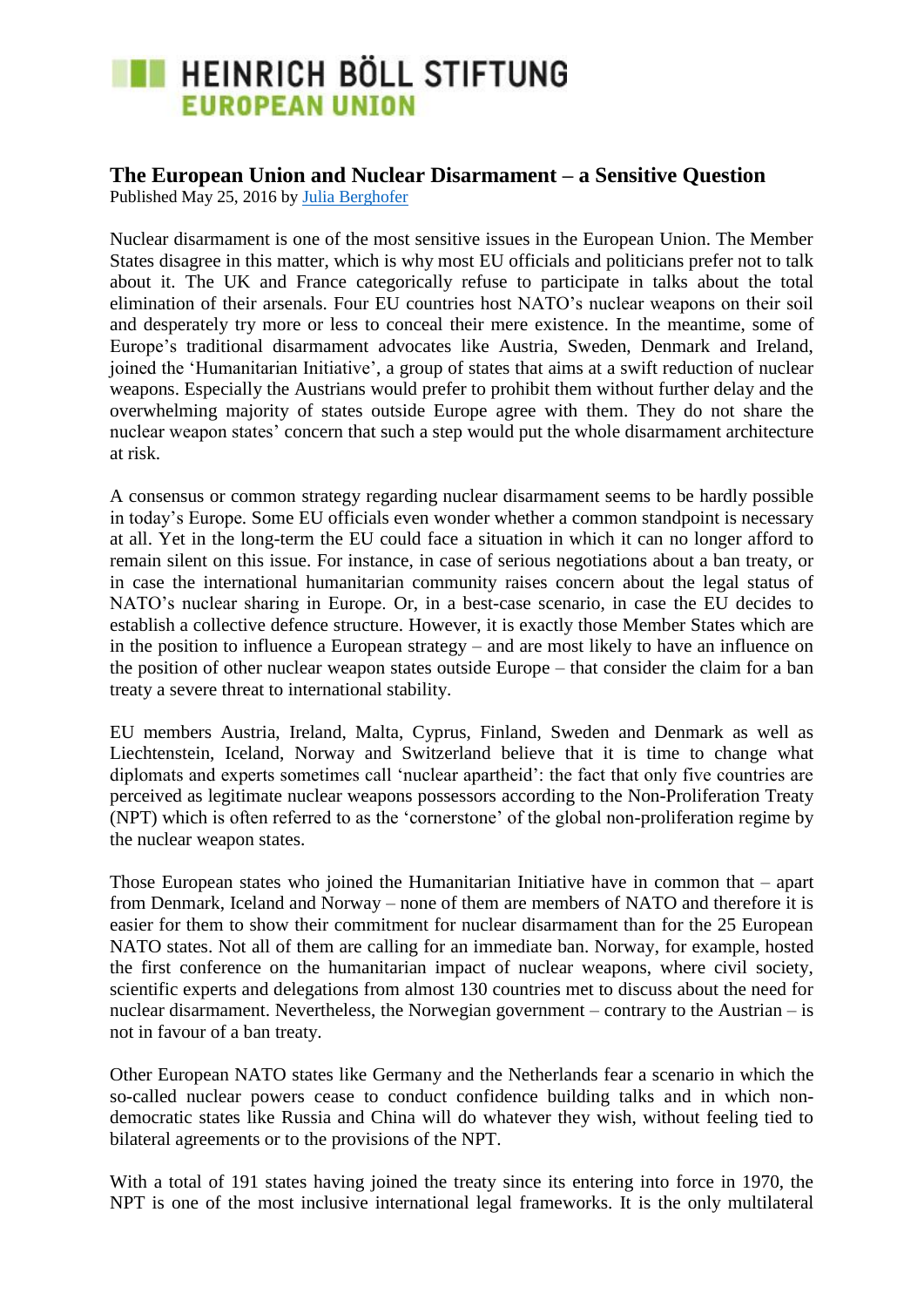treaty which obliges states with nuclear weapons to disarmament.<sup>1</sup> Its goals follow the logic of the "three pillars": to prevent the spread of nuclear weapons, to promote cooperation in the peaceful use of nuclear technology and, most importantly, to achieve nuclear disarmament. There is no doubt about the fact that the last pillar is not only crucial but also the most controversial. Although the NPT has existed since more than four decades, its critics complain that it does not offer effective disarmament measures. The proponents of NPT on the other hand highlight that, although four nuclear-weapon states – India, Pakistan, Israel and North Korea – are not part of the treaty, it has at least prevented the massive nuclear proliferation many experts forecasted in the 1990s.

#### **Majority of states in favour of ban treaty**

The more reluctant actors of the disarmament debate emphasise that the emergence of a new nuclear disarmament framework, for example a convention or a treaty banning nuclear weapons, would be premature. As early as 1997, a group of lawyers, physicians, disarmament specialists and former diplomats drafted a nuclear weapons convention which was submitted to the UN as a discussion document by Costa Rica. It is modelled on the conventions concerning chemical and biological weapons and anti-personnel landmines and aims at the total elimination of nuclear weapons. It is still "under discussion" at the Geneva-based Conference on Disarmament – a forum which is said to be blocked since two decades at least. The state parties never agreed to adopt or even negotiate such a convention.

Since the convention has been drafted, the nuclear powers fear that the mere existence of another legal framework undermines the functionality of the Non-Proliferation Treaty. Officials from the EU institutions and representatives of the German foreign ministry share this view. They are also concerned about the open-ended working group (OEWG) recently established by almost 140 states through a UN General Assembly Resolution. This working group will meet three times in 2016 at the UN Headquarter in Geneva to discuss, amongst other issues, the possibility of a nuclear weapons ban. If the state actors participating in Geneva adopt a decision by majority (e.g. to start negotiations on a ban treaty), it will be forwarded as a recommendation to the General Assembly in October.

The OEWG did not come out of the blue. The humanitarian standpoint – often called an  $'$ irrational vision' of a nuclear weapons free world – by representatives of the NATO states and the nuclear powers has gained momentum since the NPT Review Conference in 2010. The consensual outcome document, which included a reference to the "catastrophic humanitarian consequences' of any nuclear weapons detonation and a 64-point Action Plan, was celebrated as a success by both state actors and civil society. But in the end implementation was more than poor. As a result, an increasing number of countries joined the "Humanitarian Initiative" which today consists of 159 states. Most of them endorse a legal framework that prohibits nuclear weapons deployment and use, similar to those already in place for anti-personnel landmines and cluster munition. Most of the states that are not part of the Humanitarian Initiative describe the call for a ban treaty as premature and hasty, since the states with nuclear weapons would not be willing to participate in such negotiations. Instead, they usually point to the urgent need for deterrence against Russia, Islamist terrorism and, last but not least, the North Korean provocations.

 1 United Nation Office for Disarmament Affairs (UNODA): Treaty on the Non-Proliferation of Nuclear Weapons, available a[t http://www.un.org/disarmament/WMD/Nuclear/NPT.shtml.](http://www.un.org/disarmament/WMD/Nuclear/NPT.shtml)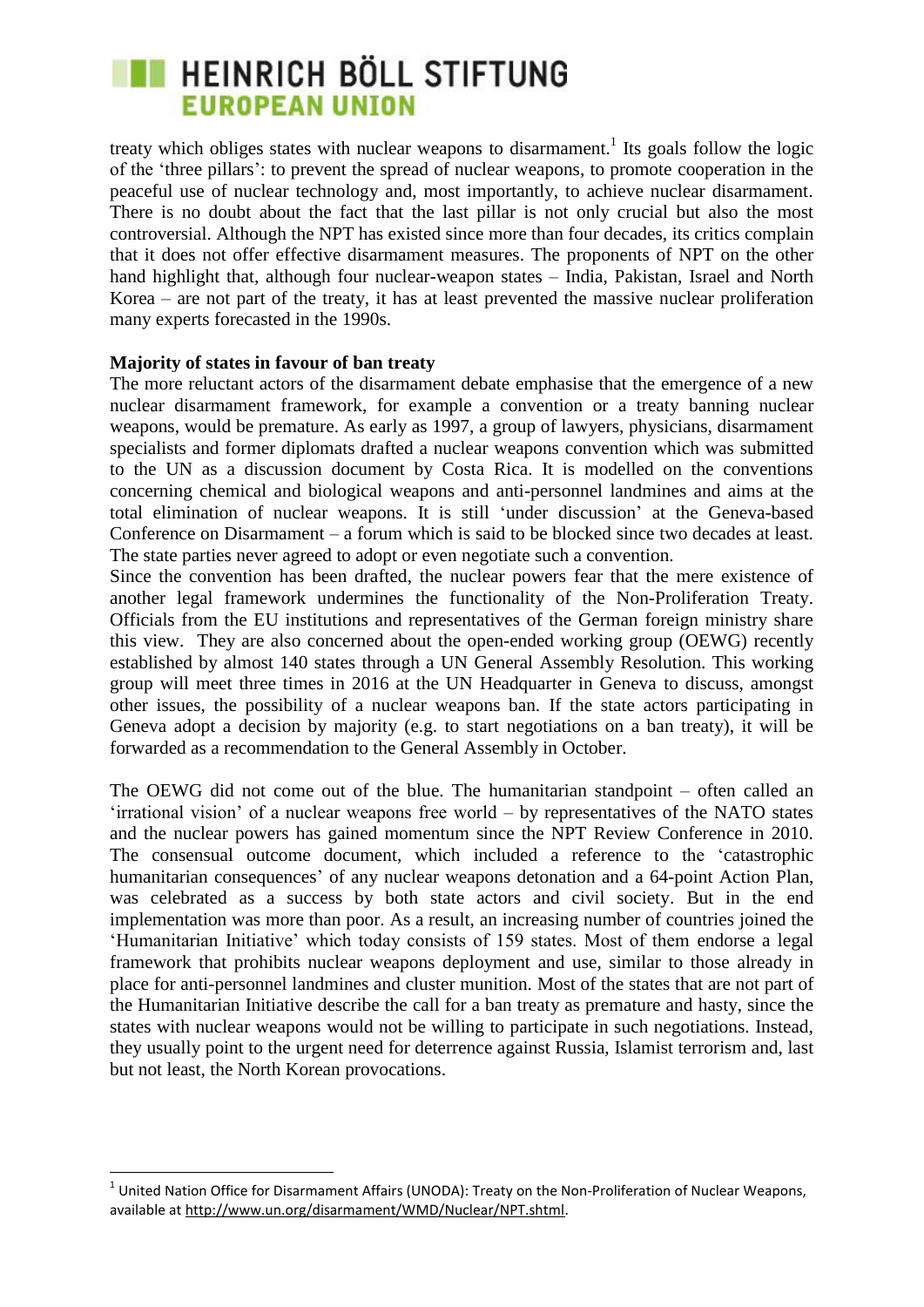#### **Widening ideological gap**

Due to the growing ideological gap between humanitarian states and self-proclaimed realists, the last Review Conference of the NPT in 2015 was a total failure: state parties were not able to agree on a substantive outcome document. Nor was the EU"s inability to present a joint position very helpful. Although often overlooked within the disarmament discourse, Europe is the only region in the world where standpoints are that divergent. There is already a number of so-called Weapons of Mass Destruction Free Zones (WMDFZ): Latin America, Africa, Southeast Asia, Central Asia and the South Pacific all adopted treaties turning them into nuclear weapon free zones. One of the most controversial conflicts the NPT parties are regularly confronted with is the establishment of a nuclear weapon free zone in the Middle East. Due to the lack of consensus among certain state parties negotiations were postponed again and again over the last decades. Iran and Egypt are the leaders among those states who have constantly called for a nuclear weapons-free Middle East. During the last NPT conference, the UK, the U.S. and Canada blocked a proposal pushed by Egypt and other Arab countries to convene a conference aiming at "launching a continuous process of negotiating and concluding a legally binding treaty' in 2016. Among disarmament advocates and civil society it is said that these three countries – especially the U.S. – blocked the proposal in order not to undermine Israeli interests. The conference on a nuclear weapons free zone in the Middle East would be held with or without Israel"s participation. The other sensitive factor is that Israel never officially confirmed that it controls the Middle East"s only nuclear arsenal and still refuses to do so.

At first sight it might appear unnecessary to establish nuclear weapon-free zones in regions where nuclear weapons are prohibited by the NPT. Logically speaking, if one state is willing to acquire nuclear weapons and to breach international law, it does not matter if this state breaks one or two agreements. But there is another important point that affects the EU particularly. The additional WMDFZ treaties mainly aim at preventing "ordinary" horizontal proliferation. But they are also in place to prohibit the deployment of nuclear weapons arsenals in countries which are non-nuclear weapons members of the NPT. Whether this is legal or not is subject of a controversial debate among experts. After the collapse of the Soviet Union, Belarus, Ukraine and Kazakhstan, following the Lisbon Protocol to the 1991 Strategic Arms Reduction Treaty (START), transferred their nuclear weapons back to Russia before joining the NPT. On the other hand, NATO has deployed nuclear weapons in Canada, Turkey, Greece, the Netherlands, Germany, Italy and Belgium. Canada and Greece decided to unilaterally end their participation in 1984 and 2001, respectively.

#### **The EU and its nuclear dilemma**

**.** 

Thus, today there are about 150 to 200 nuclear weapons deployed in four European countries which are formally non-nuclear-weapon states. In times of war, the U.S. administration would hand control of these nuclear weapons over to the non-nuclear weapon states' pilots for use with aircraft from non-nuclear-weapon states. This requires that the U.S. soldiers guarding the weapons enter the correct Permissive Action Link code. After this procedure and once the aircraft begins its mission, control over the respective weapons is transferred<sup>2</sup>. The concept of nuclear sharing is highly disputed in terms of international law. Some experts regard it as a breach of the non-proliferation provision of the NPT. Therefore, the EU is not only confronted with the question of how to deal with its nuclear powers UK and France, but also with the legally uncertain status of the nuclear sharing arsenals. The EU-28, among them 22

<sup>&</sup>lt;sup>2</sup> Otfried Nassauer: Nuclear Sharing in NATO: Is it Legal?, April 2001, BITS, available at [http://www.bits.de/public/articles/sda-05-01.htm.](http://www.bits.de/public/articles/sda-05-01.htm)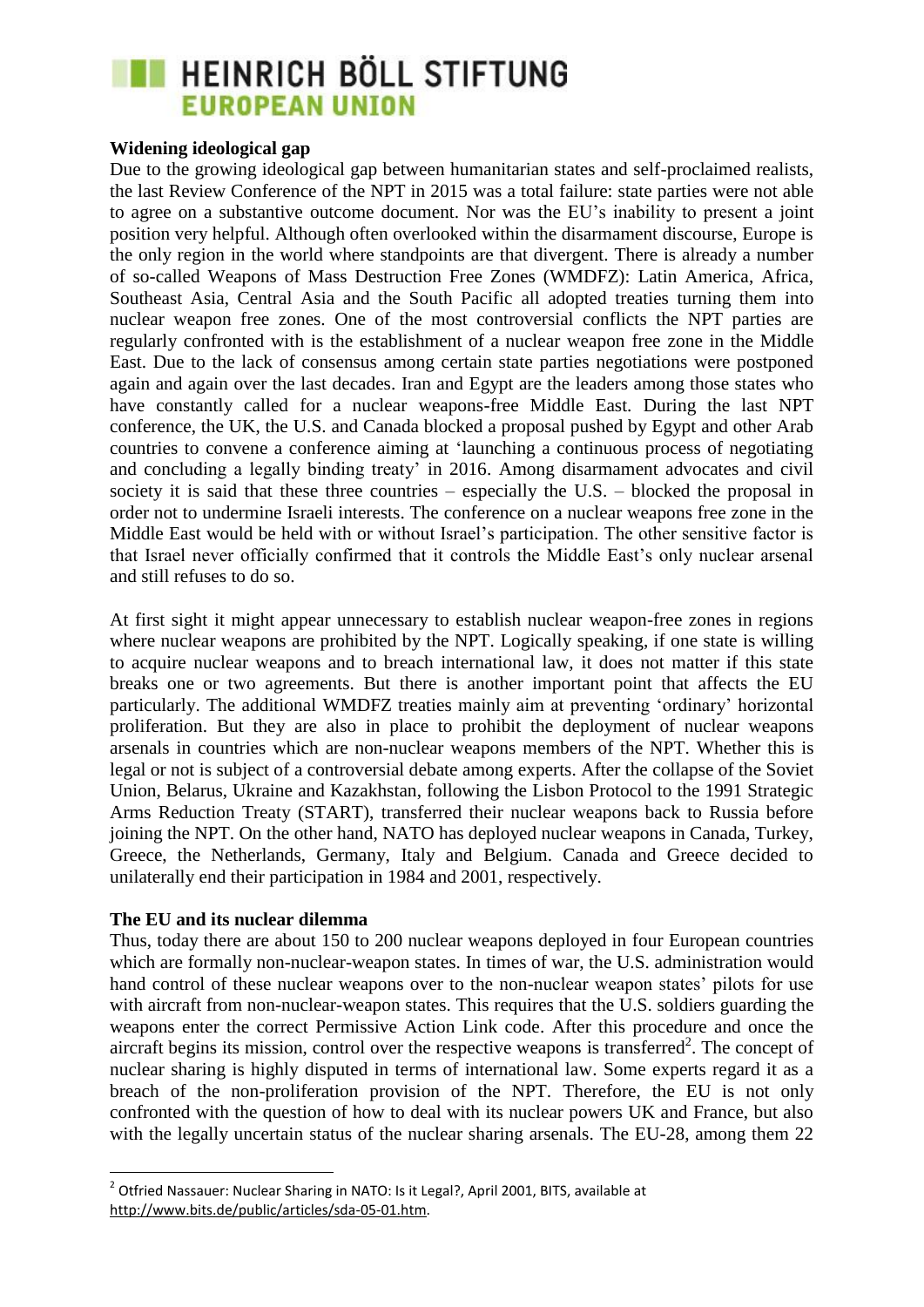NATO member states, is the only region where there is enough political power in place to exercise substantial influence on the nuclear weapons possessors. This has been demonstrated recently during the E3+3 negotiations with Iran. But within Europe's borders, there is hardly any scope of action.

In previous years, the European Parliament was able to agree on resolutions ahead of NPT conferences. In 2010, the Parliament recalled in a resolution the need to "move toward a world without nuclear weapons' and pointed out that 'the withdrawal of all tactical warheads in Europe could... set a precedent for further nuclear disarmament.<sup>3</sup> The statement Catherine Ashton made at the NPT meeting in 2010 was based on this resolution and reaffirmed: "The European Union has come to this Review Conference fully aware of its significance and the importance of reaching a common understanding for concrete advances.<sup>34</sup> Five years later Federica Mogherini, the EU High Representative for Foreign Affairs and Security Policy, made a statement on the NPT conference at the United Nations in New York, but this was not backed by a European Parliament resolution. It was more an attempt to show European engagement where no agreements were possible. The EU Member States did not speak with one voice. Whereas the Austrians spoke on behalf of the Humanitarian Initiative, France and the UK refused to admit that nuclear weapons detonations have "catastrophic humanitarian consequences", a wording all state parties to the NPT agreed on in the 2010 outcome document.

Since the beginning of this year, MEPs involved in the topic of nuclear disarmaments have been working on a European Parliament resolution. They want to put the issue on the agenda again and initiate a political debate to raise awareness within the member countries. But as was already the case last year, the draft resolution was not adopted due to the lack of consensus among Parliamentary groups. This year, many believe that there are more important topics to be addressed – especially in light of the Brussels attacks and the terrorist threat in Europe, explains an EP employee.

#### "**Multilateral disarmament is off the table'**

Some EU officials do not share the view that putting nuclear disarmament on the Parliament's agenda or sending an EP delegation to the Geneva working group would have any serious effect on the actual situation. The reasons behind their doubts vary. One official fears that the Geneva process and the Humanitarian Initiative per se lead to dangerous developments. Attempts to get rid of the nuclear weapons in Europe, she states, would weaken the UK"s and France"s defensive capabilities, while authoritarian states like Russia and China could not bothered at all about a treaty banning nuclear weapons as long as the U.S. is not making deep cuts in its existing arsenals. She describes the civil society engagement as "pushing at an open door." "They are talking to democracies. In Russia or China, there is no civil society that puts pressure on the government,' she explains.

Another expert goes even further and concludes: "Multilateral disarmament is off the table." The role of the EU"s External Action Service (EEAS) delegation during the OEWG process could only be one of an observer: "They can attend the OEWG but they cannot coordinate any

[http://www.europarl.europa.eu/sides/getDoc.do?pubRef=-//EP//TEXT+TA+P7-TA-2010-](http://www.europarl.europa.eu/sides/getDoc.do?pubRef=-//EP//TEXT+TA+P7-TA-2010-0062+0+DOC+XML+V0//EN) [0062+0+DOC+XML+V0//EN.](http://www.europarl.europa.eu/sides/getDoc.do?pubRef=-//EP//TEXT+TA+P7-TA-2010-0062+0+DOC+XML+V0//EN)

**<sup>.</sup>**  $3$  European Parliament Resolution of 10 March 2010, available at:

<sup>&</sup>lt;sup>4</sup> Statement on behalf of the European Union by H.E. Catherine Ashton at the General Debate of the review Conference of the Treaty on the Non-Proliferation of Nuclear Weapons (NPT), 3 May 2010, available at: [http://www.un.org/en/conf/npt/2010/statements/pdf/eu\\_en.pdf.](http://www.un.org/en/conf/npt/2010/statements/pdf/eu_en.pdf)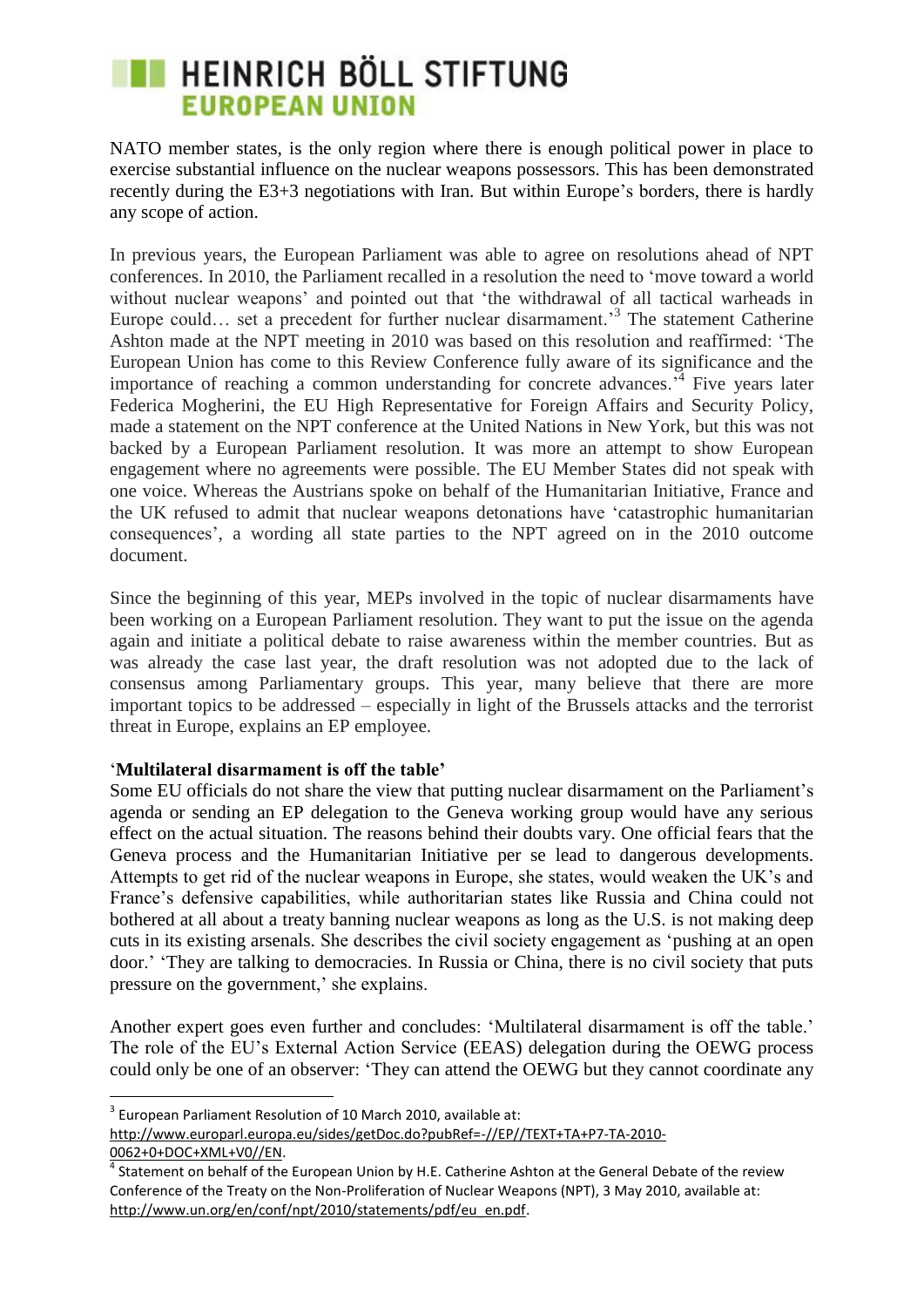position." It is perfectly possible to have an UNGA resolution in the follow-up to Geneva, he believes, but as is usually the case with the "UNGA machinery", without any sanctions mechanism in place the resolution is just one of the numerous paper tigers. He also criticises that the voice of the non-nuclear weapon states "is not being heard" at the OEWG which he thinks is going to deepen the front lines within the international community and especially within the EU. His conclusion: 'All hands are completely tied.' In fact, it is true that the nuclear-weapon states do not participate in the Geneva talks. On the other hand, it was their decision to stay away. According to the resolution, the OEWG is open to any state and nonstate actors, but the nuclear powers collectively boycott this forum.

#### **The OEWG: a step in the right direction?**

**.** 

Contrary to these rather pessimistic prognoses, some experts share a more optimistic view. Tom Sauer, associate professor in international politics at the University of Antwerp and expert in the field of disarmament research, is convinced that the OEWG will reach substantial progress. "We should start somewhere. The OEWG might be the necessary interim step where plans are made to start multilateral negotiations for a nuclear weapons ban treaty in the foreseeable future," Sauer says. His prognosis: once disarmament talks start as a result of the OEWG, the UK might change its position. "If you make a ranking of the nine nuclear weapon states, the UK will be the easiest target because of the Scottish National Party and Labour members. If this happens, it might have cascade effects also in other nuclear weapon states, firstly in the democracies.' He assumes that if the UK gives up its nuclear arsenal, there will be pressure on France to do the same. He also believes that states like Germany who attend the negotiations in Geneva but do not show their commitment for a ban treaty yet, will change their mind once the treaty is on the table.

Jean-Marie Collin, an independent consultant on defence and security at the Brussels-based Group for Research and Information on Peace and Security (GRIP) and director of the French section of the Parliamentarians for Nuclear Non-Proliferation and Disarmament (PNND) is also strongly in favour of the OEWG. He thinks that the presence of an EEAS delegation in Geneva is a good sign, even when they do not present a common statement. "It is very motivating that there are EU delegates since this signalises that they are aware of the huge gap between the Member States' positions. They want to understand why the humanitarian states believe that there is a legal gap in the nuclear disarmament regime.' His colleague Maïka Skjønsberg, associate researcher at GRIP, highlights the important role of the NATO states. "It is hard to only look at the EU in this field without taking into account NATO", she states, "NATO members cannot really adopt a "humanitarian stance" on nuclear weapons because of the Alliance"s nuclear posture." In its 2010 Strategic Concept, NATO describes itself as committed to the goal of a nuclear weapons free world. But as long as nuclear weapons actually exist, NATO will maintain its nuclear capabilities<sup>5</sup>. European NATO members are expected to follow this policy line, "making the reach of any common EU standpoint for nuclear disarmament very difficult", Skjønsberg adds. She believes that the only common position the EU can agree to, is a very vague position saying that the EU is in favour of nuclear disarmament under the condition of undiminished security for all. This assessment is almost in line with what one of the EU officials working on nuclear matters, regards as a realistic strategy: "the lowest common denominator is nuclear security. Every state is interested in keeping global nuclear weapons arsenals safe and secure.'

<sup>&</sup>lt;sup>5</sup> Strategic Concept for the Defense and Security of the Members of the North Atlantic Treaty Organisation, available a[t http://www.nato.int/lisbon2010/strategic-concept-2010-eng.pdf.](http://www.nato.int/lisbon2010/strategic-concept-2010-eng.pdf)